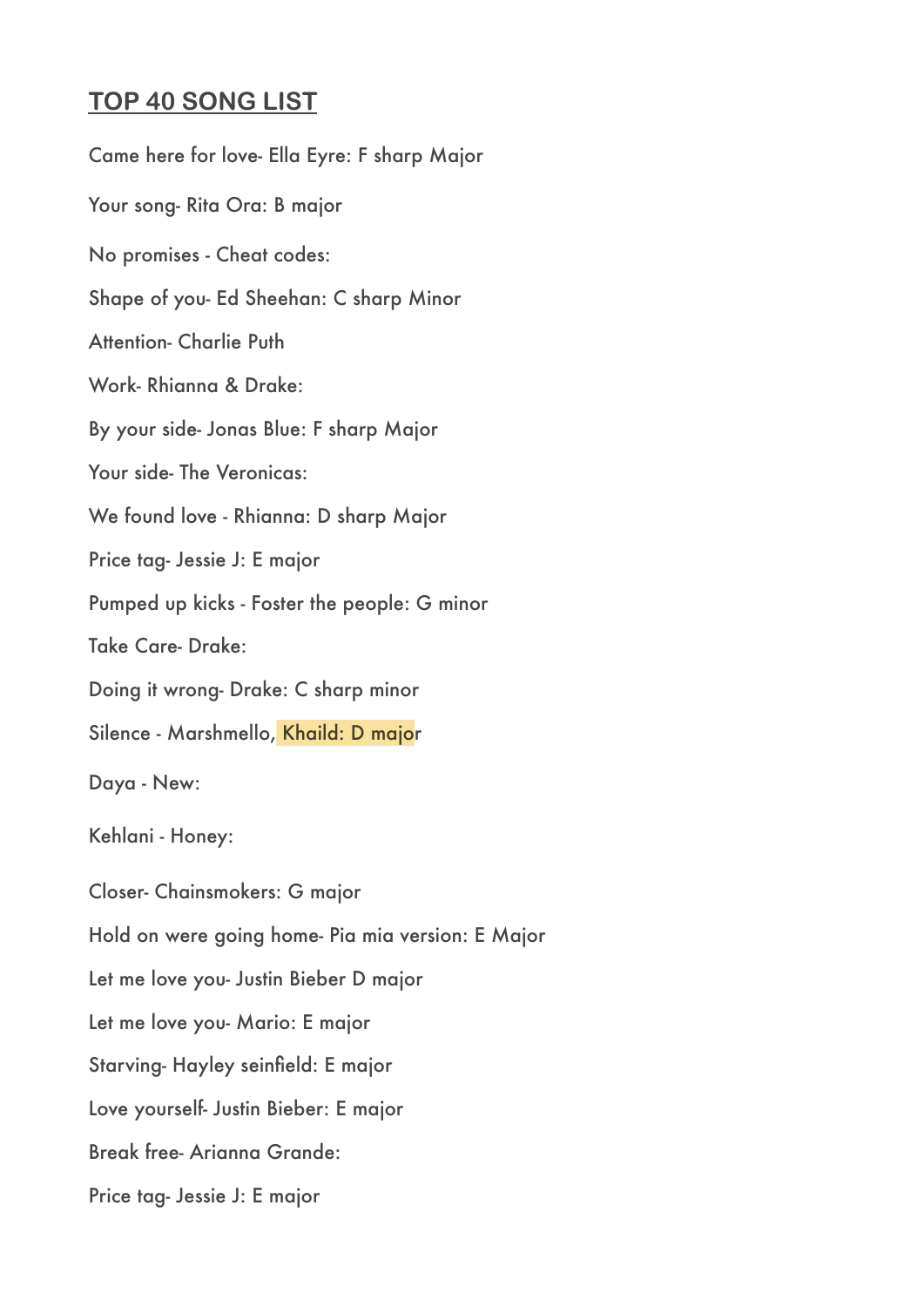Jelous- Nick Jonas:

Say You Won't Let Go - James Aurthur: IDGAF - Dua Lipa: F major The Middle- Zedd: G major Perfect- Ed Sheeran: New Rules- Dua Lipa: D minor Issues- Julia Michaels: G major Scared to be lonely - Chainsmokers: I miss you- Julia Michaels: I can't feel my face- The weekend: C # Major It girl- Jason Derulo: D sharp Major Lets do it again- Pia Mia: Diamonds- Rhianna: D sharp Major Like i'm gonna loose you- Megan Trainor: C Major I kissed a girl- Katy perry: Perfect strangers- Jonas Blue: Stay with me- Sam smith: C major Waves- Mr Probz A#m I'm not the only one - Sam smith: F Halo- Beyonce: A major One dance- Drake: A# minor So sick- Neyo: Wrecking ball- Miley Cyrus: Dm Teenage dream- Katy perry: G major 45 Seconds- Kayne: D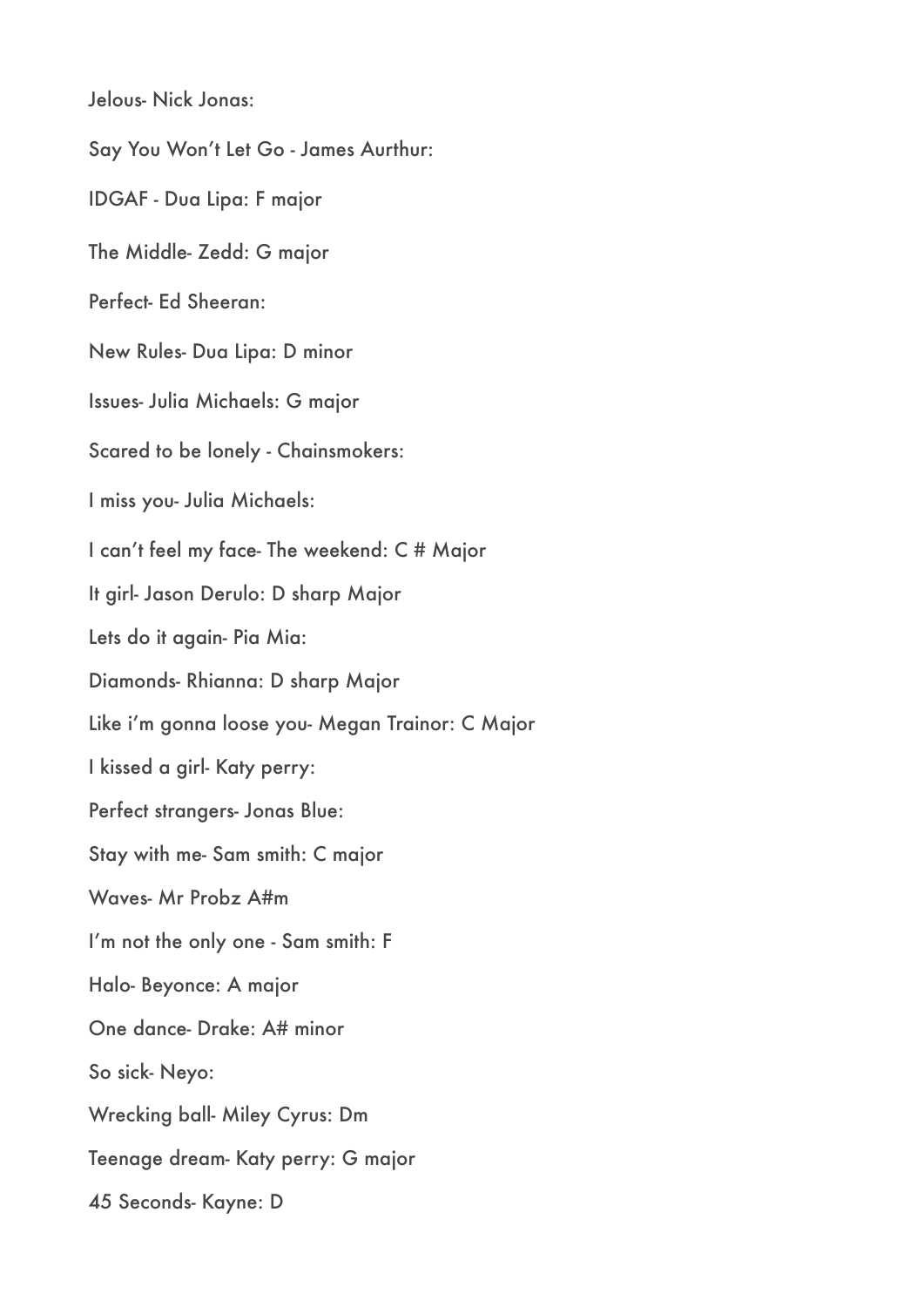Latch- Sam smith: G Ain't nobody- Felix: F major Just the way you are- Bruno Mars: Clarity- Zedd: F The Script - Breakeven: A sharp Major

## OLDER TUNES:

Whats ma name- Rhianna: Replay: D major You got it bad- Usher: D minor If i were a boy- Beyonce: Ebm The fix- Nelly: F How will I know- Sam smith: Pony- Ginuwine: D minor Empire state of mind- Alice Keys: Chris Brown - Forever: Chris Brown - With you: Free falling- John Mayer: E major Jason Derulo - In My Head: Impossible - Shontelle: Just Dance- Lady Gaga (Slowed down): E major

Umbrella- Rhianna: D sharp major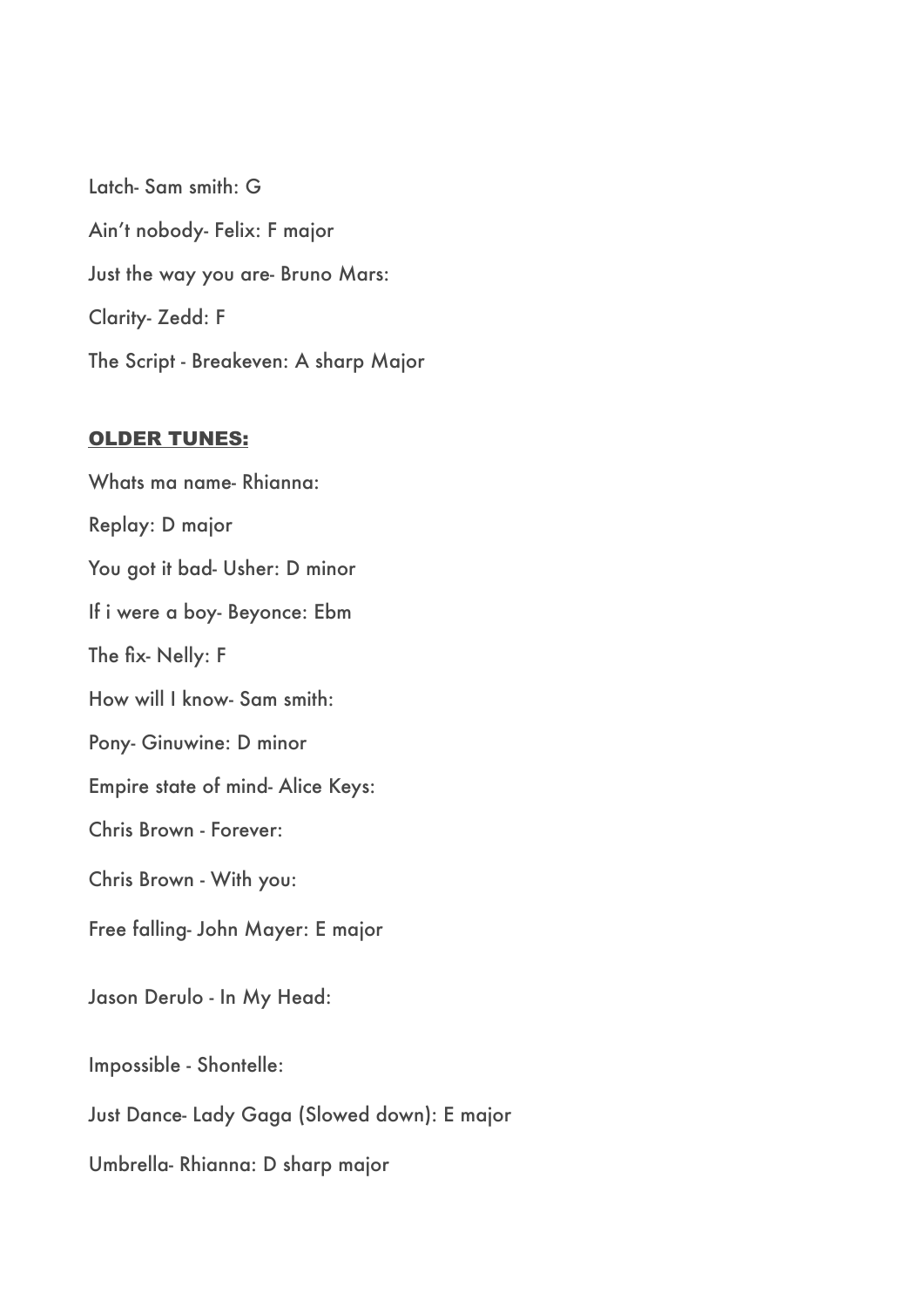Miley Cyrus - Party In The U.S.A: E major (joey does verses) Please Don't Stop the music- Rhianna: Ne-Yo- sexy love: Valerie - Amy Winehouse: E major Girls just wanna have fun- Cindy Laupa: D major Wanna dance with somebody - Whitey Houston: F major Wonderwall- Oasis: G#m Use Somebody- Kings of leon: Crazy- Gnarls Buckley: Cm They way you make me feel- MJ: E major With or without you- U2: Can't help but falling in love- Elvis: Walking on sunshine: G major We belong together- Mariah carey: Bleeding in love - Leona Lewis: F major No Air- Jordan Sparks: F major She will be loved- Maroon 5: Rhinanna & Neyo- i hate that i love you: G major Unwritten - Natasha Bedingfield: JoJo - Too Little Too Late: F major